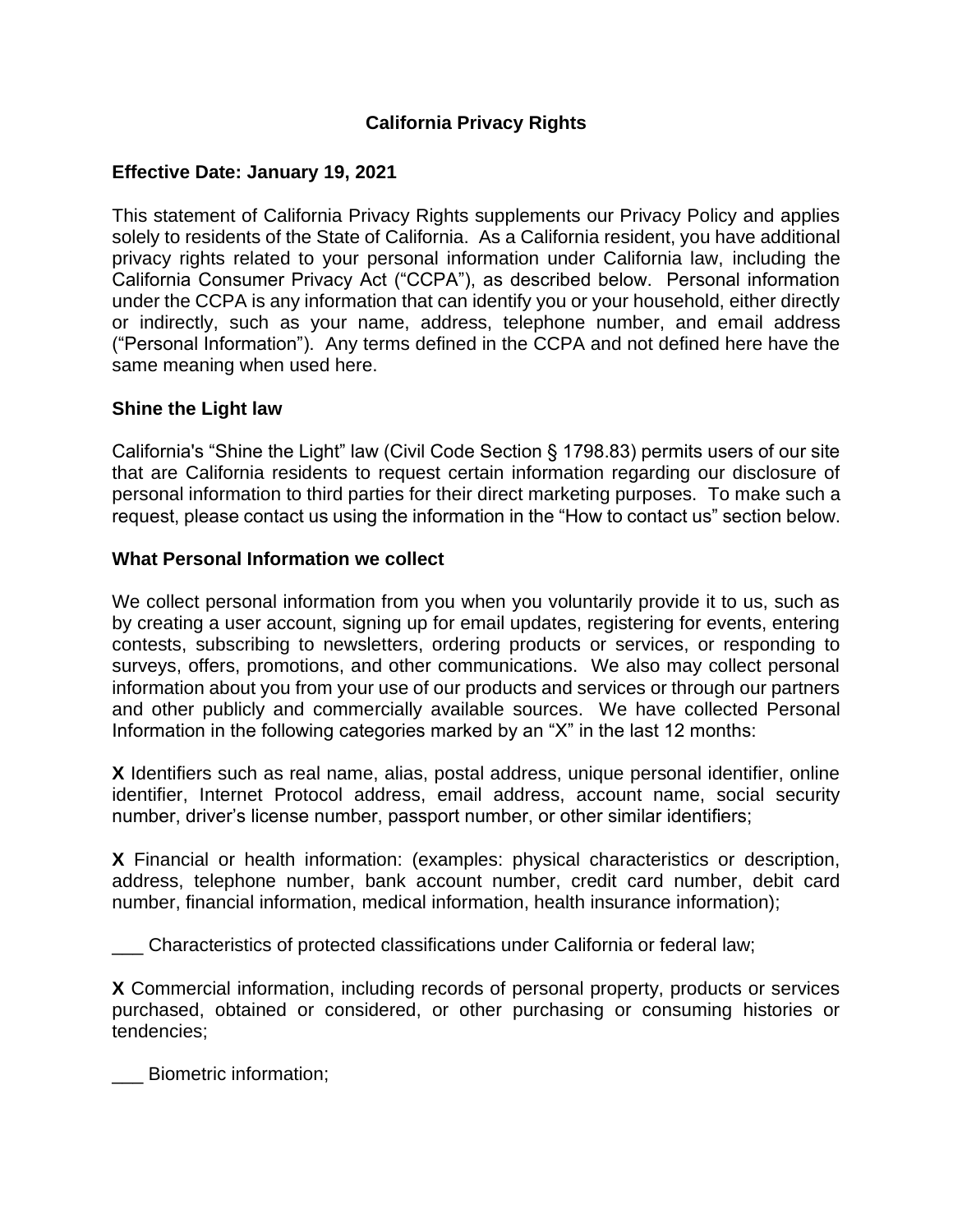**X** Internet or other electronic network activity information, including, without limitation, browsing history, search history, and information regarding a consumer's interaction with an Internet Web site, application, or advertisement;

\_\_\_ Geolocation data (information that can be used to track an electronic device's location);

\_\_\_ Audio, electronic, visual, thermal, olfactory, or similar information;

\_\_\_ Professional or employment-related information;

Education information, defined as information that is not publicly available personally identifiable information as defined in the Family Educational Rights and Privacy Act (20 U.S.C. Section 1232g, 34 C.F.R. Part 99).

Inferences drawn from any of the information identified in this subdivision to create a profile about a consumer reflecting the consumer's preferences, characteristics, psychological trends, predispositions, behavior, attitudes, intelligence, abilities, and aptitudes.

We collect your Personal Information from both you and through our partners and other publicly and commercially available sources as well as through the use of cookies. You can read more about our use of cookies in our Privacy Policy and our Cookies Policy.

### **How we use your Personal Information**

We use your Personal Information for the following business purposes if marked by an "X":

Auditing related to a current interaction with the consumer and concurrent transactions, including, but not limited to, counting ad impressions to unique visitors, verifying positioning and quality of ad impressions, and auditing compliance with this specification and other standards.

Detecting security incidents, protecting against malicious, deceptive, fraudulent, or illegal activity, and prosecuting those responsible for that activity.

Debugging to identify and repair errors that impair existing intended functionality.

**X** Short-term, transient use, provided that the personal information is not disclosed to another third party and is not used to build a profile about a consumer or otherwise alter an individual consumer's experience outside the current interaction, including, but not limited to, the contextual customization of ads shown as part of the same interaction.

**X** Performing services on behalf of the business or service provider, including maintaining or servicing accounts, providing customer service, processing or fulfilling orders and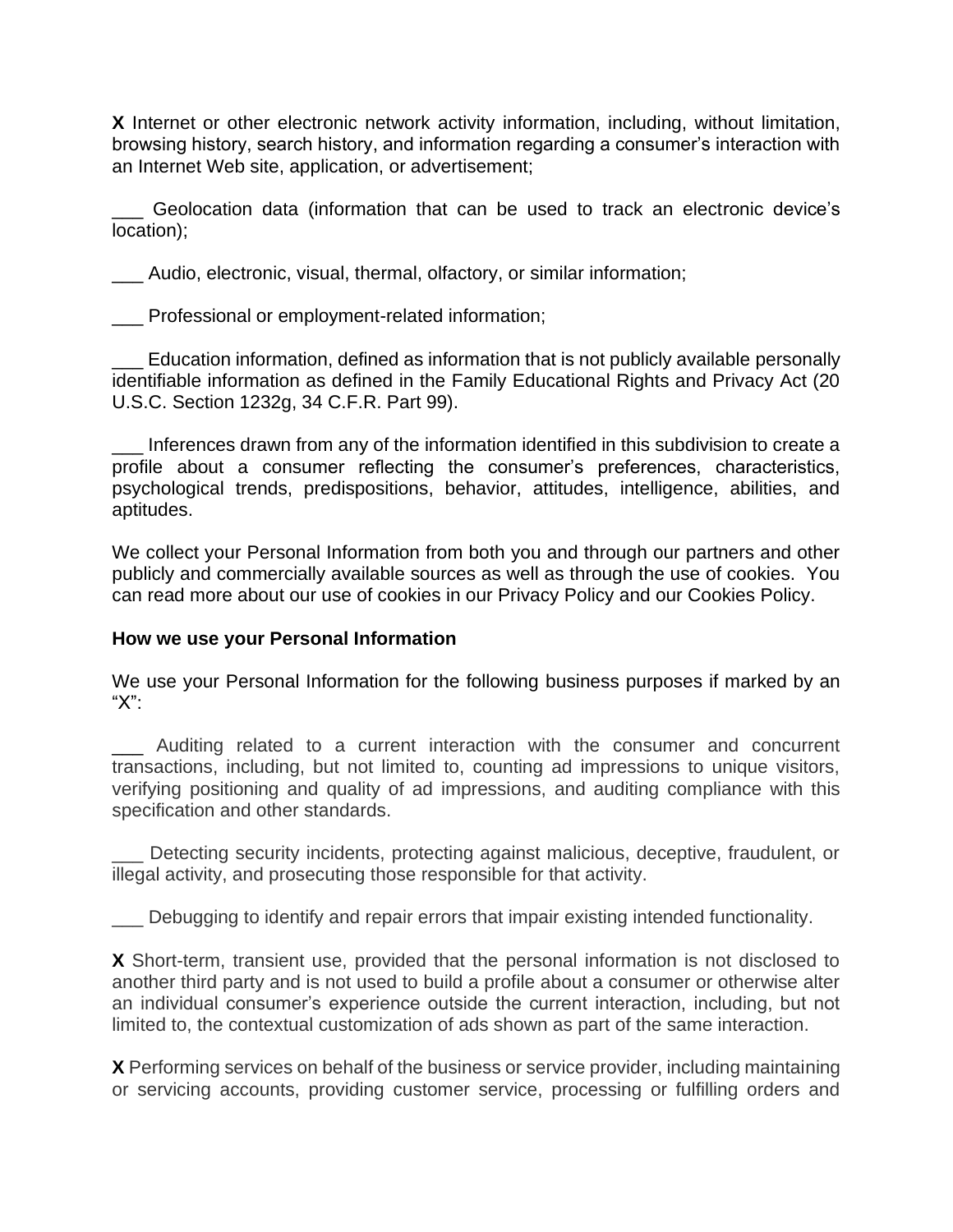transactions, verifying customer information, processing payments, providing financing, providing advertising or marketing services, providing analytic services, or providing similar services on behalf of the business or service provider.

\_\_\_ Undertaking internal research for technological development and demonstration.

\_\_\_ Undertaking activities to verify or maintain the quality or safety of a service or device that is owned, manufactured, manufactured for, or controlled by the business, and to improve, upgrade, or enhance the service or device that is owned, manufactured, manufactured for, or controlled by the business.

For all categories of Personal Information collected, we disclose such information to our service providers and other third parties to help us accomplish the business purposes described above and as further outlined in our Privacy Policy.

# **Personal Information Requests**

As a California resident, you have the right to request certain information regarding our use of your Personal Information, including the following:

- The different categories of Personal Information we have collected about you during the last 12 months and the categories of sources from which that information was collected;
- The business or commercial purpose for collecting or selling your Personal Information;
- The categories of third parties with whom we shared your Personal Information;
- Whether we have disclosed or sold your Personal Information to a third party for a business or commercial purpose during the last 12 months and the categories of the Personal Information disclosed or sold; and
- The specific pieces of Personal Information we have collected about you.

To submit a request for Personal Information, you must submit a Verifiable Consumer Request following the procedures described in the Verifiable Consumer Request Procedures section below. You may submit a Personal Information request up to twice during a 12-month period.

### **Selling or sharing of personal information**

As a California resident, you have the right to request that we not sell your Personal Information. Please note that we do not, and will not, sell your Personal Information to third parties. We only use or share your information with trusted partners, to fulfill your specific requests.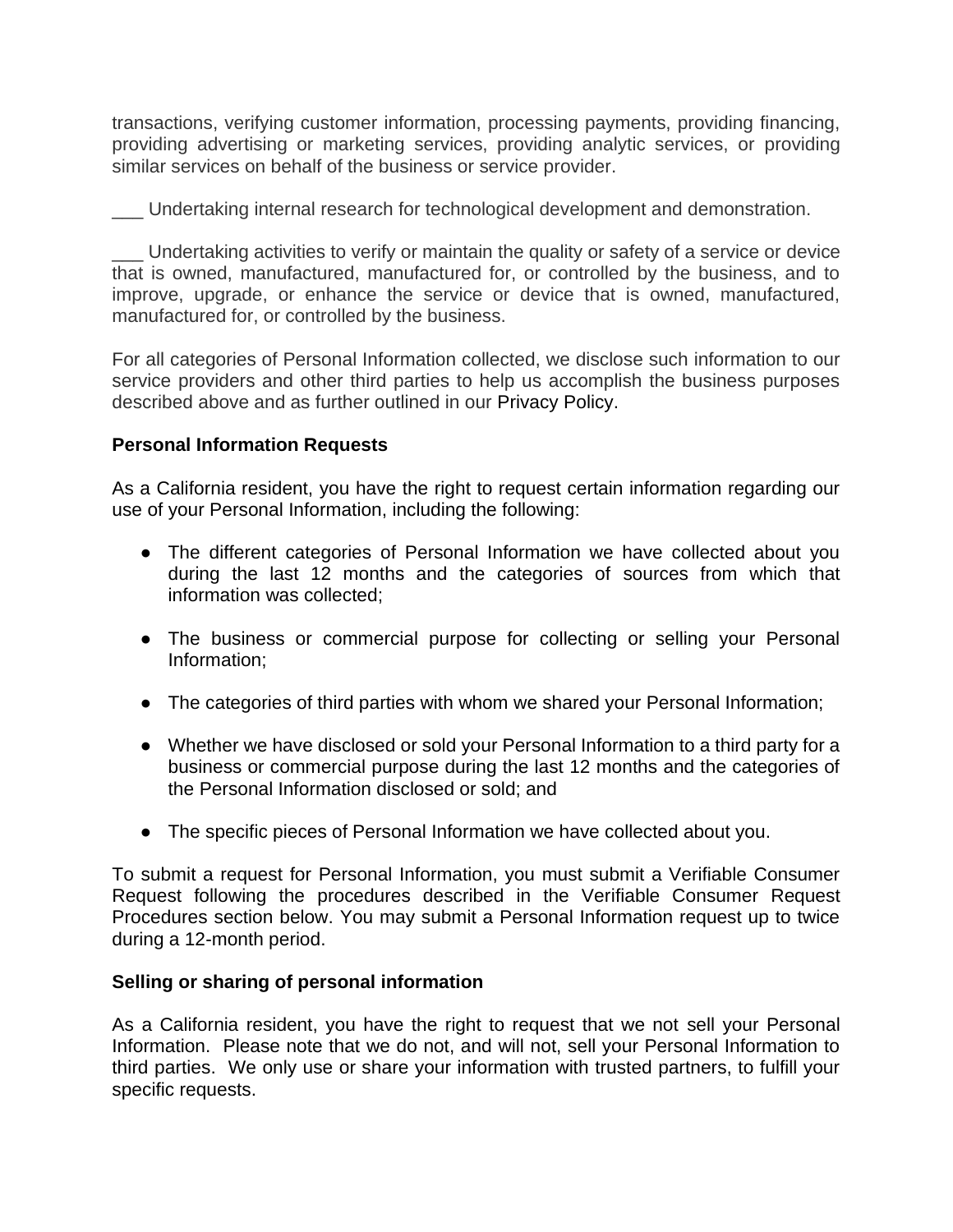# **Right to request deletion of personal information**

As a California resident, you have a limited right to request that we and all of our service providers delete your Personal Information. You must do so by submitting a Verifiable Consumer Request to delete your Personal Information following the procedures described in the Verifiable Consumer Request Procedures section below. Upon receipt and confirmation of the Verifiable Consumer Request, we will delete your Personal Information from our systems and direct our service providers to do the same at no cost to you. There are exceptions to this right. We may retain your Personal Information for any of the following reasons:

- To provide goods or services to you as a consumer;
- To detect and resolve issues related to security or functionality;
- To comply with legal obligations;
- To conduct public interest research;
- In the exercise of free speech or the free speech of others; and
- For use in internal work processes and purposes that you would reasonably expect based on your relationship with us.

If we determine that we will not delete your Personal Information when you request us to do so, we will inform you and tell you why we are not deleting it.

#### **Non-discrimination**

We will not discriminate against you for the exercise of your rights under the CCPA. We will not deny you goods or services, charge a different rate or price to you, or supply a different level or quality of goods to you. We may, however, offer different prices, levels of service or quality to those who share their Personal Information based on the value of the Personal Information provided as permitted by law. To the extent certain of our services require your Personal Information and you choose not to provide the necessary Personal Information, you may not be able to use those services.

### **Personal information of minors**

Minors may only use our site with the involvement of a parent or guardian. Our site is not intended for or designed to attract children under the age of 18, and we will not knowingly solicit or collect Personal Information from children we actually know are under 18.

#### **Verifiable consumer request procedures**

In order to submit a Verifiable Consumer Request, please submit your name, customer or account email address, and a description of your request with sufficient detail that allows us to properly understand, evaluate, and respond to it, via website at [https://www.aeroflexusa.com/contact-us,](https://www.aeroflexusa.com/contact-us) via phone at 866-237-6235, or via mail at: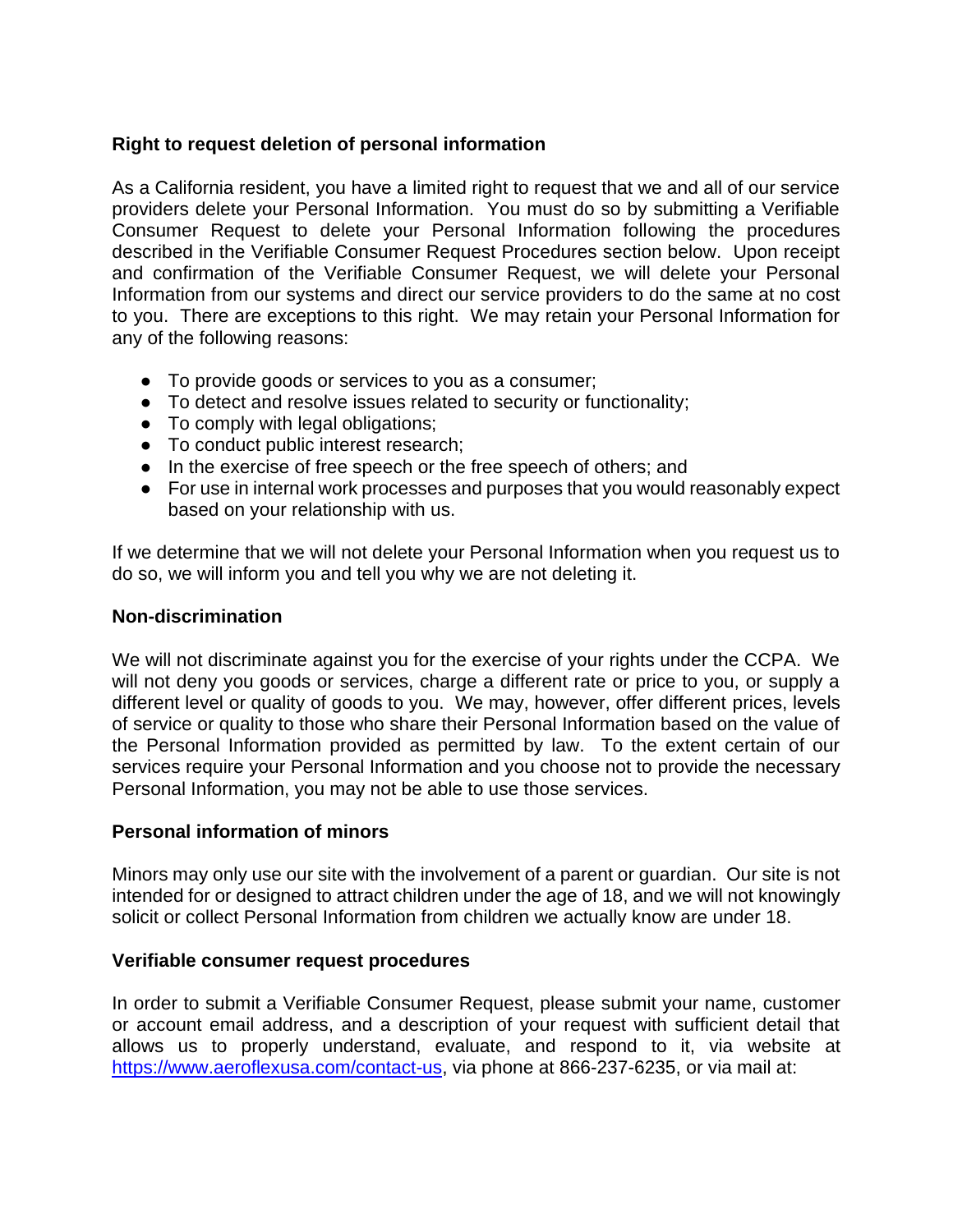Aeroflex USA, Inc. Attn: Chief Operating Officer 282 Industrial Park Road Sweetwater, TN 37874

If you maintain an online account with us, we may verify your identity for a request through the normal account authentication process, meaning you will need to sign on with your username and password.

You may assign a designated agent to make a request on your behalf. If you wish to do so, you will need to appoint the designated agent in writing, and we may require a copy of that writing before allowing any request submitted by your designated agent. The designated agent would follow the same procedure outlined above to make a request on your behalf.

If we are unable to confirm your identity or authority to make the request, we may contact you for additional information or deny your request. We will inform you if we cannot verify your identity or authority. We will only use Personal Information provided in a Verifiable Consumer Request to verify your identity or authority to make the request.

We will respond to the request within 45 days of its receipt. If we require more time (up to 90 days), we will inform you of the reason and extension period in writing. The information may be delivered through your account, or, if you do not maintain an account with us, by mail or electronically at your option, and if provided electronically, the information will be in a portable and, to the extent technically feasible, readily useable format that allows you to transmit the information to another entity without hindrance.

We are not required to respond to requests to provide Personal Information to you more than twice in any 12-month period. Any disclosures we provide will only cover the 12 month period preceding the receipt of the request. The response we provide will also explain the reasons we cannot comply with a request, if applicable.

We do not charge a fee to process or respond to your request unless it is excessive, repetitive, or manifestly unfounded. If we determine that the request warrants a fee, we will tell you why we made that decision and provide you with a cost estimate before completing your request.

In responding to your request, we are not permitted to disclose or provide you with your Social Security Number, Driver's License Number, or other government issued identification number, financial account number, any health insurance or medical identification number, an account password, or security questions and answers.

### **Do not track**

We currently do not respond to any Do Not Track signals or similar signals.